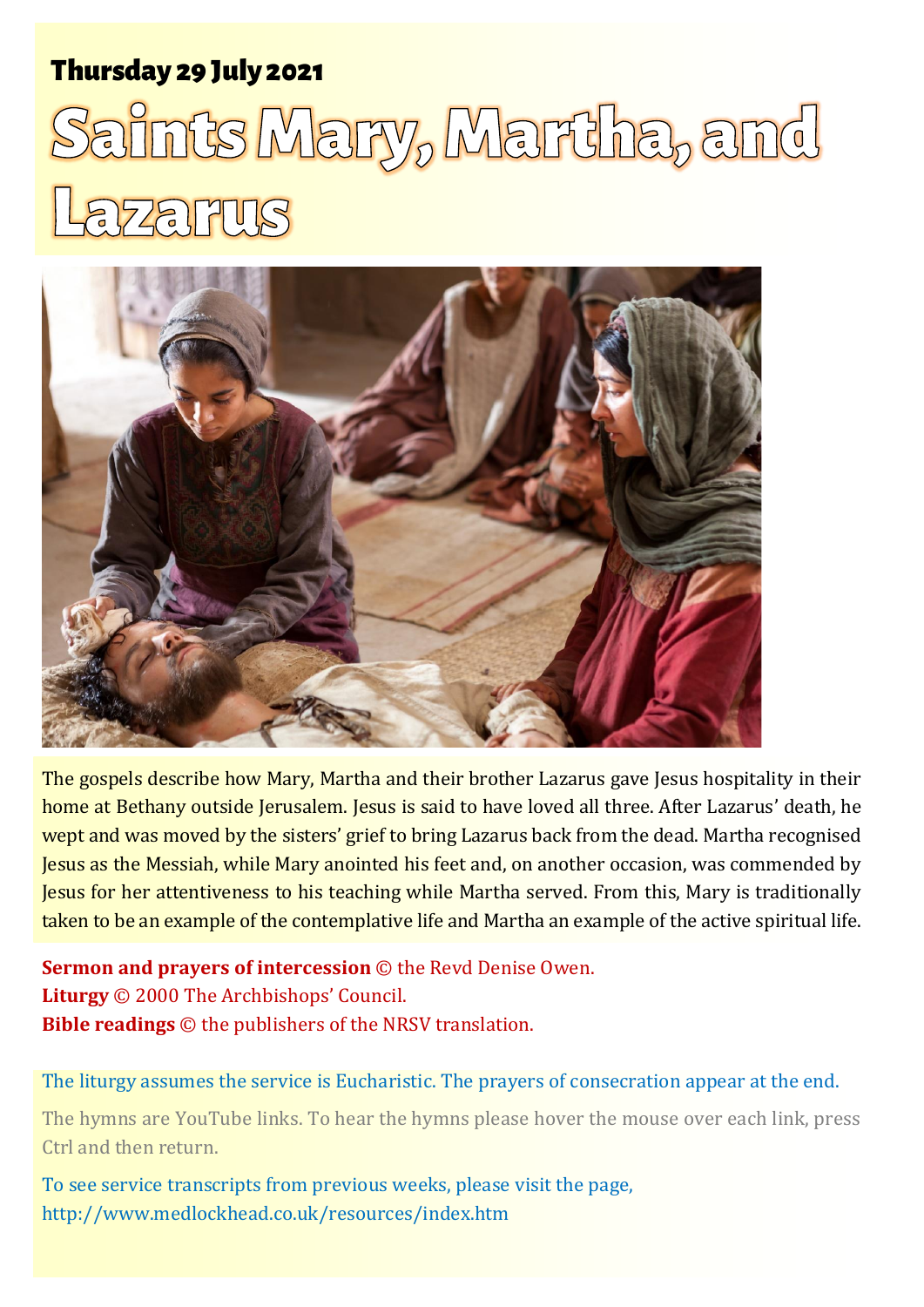#### **Introduction and welcome**

HYMN 1 **All [things bright and beautiful](https://www.youtube.com/watch?v=iUnQMvwaXlc)** (click on this link to hear the hymn)

#### **The Welcome**

In the name of the Father, and of the Son, and of the Holy Spirit

All **Amen.**

The Lord be with you

All **And also with you.**

#### **The Preparation**

All **Almighty God,**

**to whom all hearts are open, all desires known, and from whom no secrets are hidden: cleanse the thoughts of our hearts by the inspiration of your Holy Spirit, that we may perfectly love you, and worthily magnify your holy name; through Christ our Lord. Amen.**

Our Lord Jesus Christ said:

The first commandment is this: 'Hear, O Israel, the Lord our God is the only Lord. You shall love the Lord your God with all your heart, with all your soul, with all your mind, and with all your strength.'

And the second is this: 'Love your neighbour as yourself.' There is no other commandment greater than these. On these two commandments hang all the law and the prophets.

#### All **Amen. Lord, have mercy.**

Christ calls us to share the heavenly banquet of his love with all the saints in earth and heaven. Therefore, knowing our unworthiness and sin, let us confess our sins in penitence and faith, firmly resolved to keep God's commandments and to live in love and peace with all.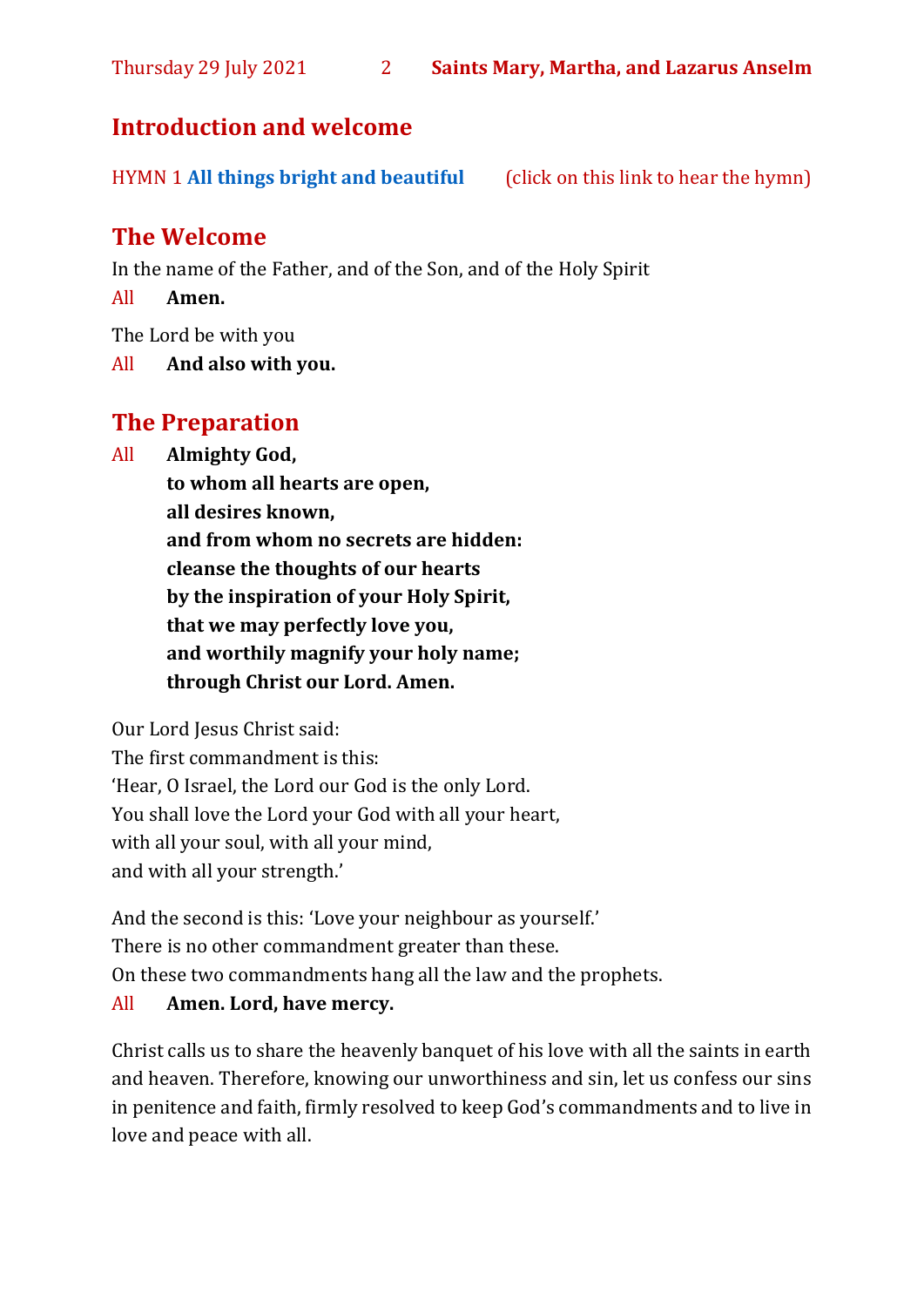All **Almighty God, our heavenly Father, we have sinned against you and against our neighbour in thought and word and deed, through negligence, through weakness, through our own deliberate fault. We are truly sorry and repent of all our sins. For the sake of your Son Jesus Christ, who died for us, forgive us all that is past and grant that we may serve you in newness of life to the glory of your name. Amen.**

Almighty God,

who forgives all who truly repent, have mercy upon you, pardon and deliver you from all your sins, confirm and strengthen you in all goodness, and keep you in life eternal; through Jesus Christ our Lord. All **Amen.**

#### **The Gloria**

This Gloria is sung to the tune of 'Cwm Rhondda'. Click **[here](about:blank)** for the tune.

All **Glory be to God in Heaven, Songs of joy and peace we bring, Thankful hearts and voices raising, To creation's Lord we sing. Lord we thank you, Lord we praise you, Glory be to God our King: Glory be to God our King. Lamb of God, who on our shoulders, Bore the load of this world's sin; Only Son of God the Father, You have brought us peace within. Lord, have mercy, Christ have mercy,**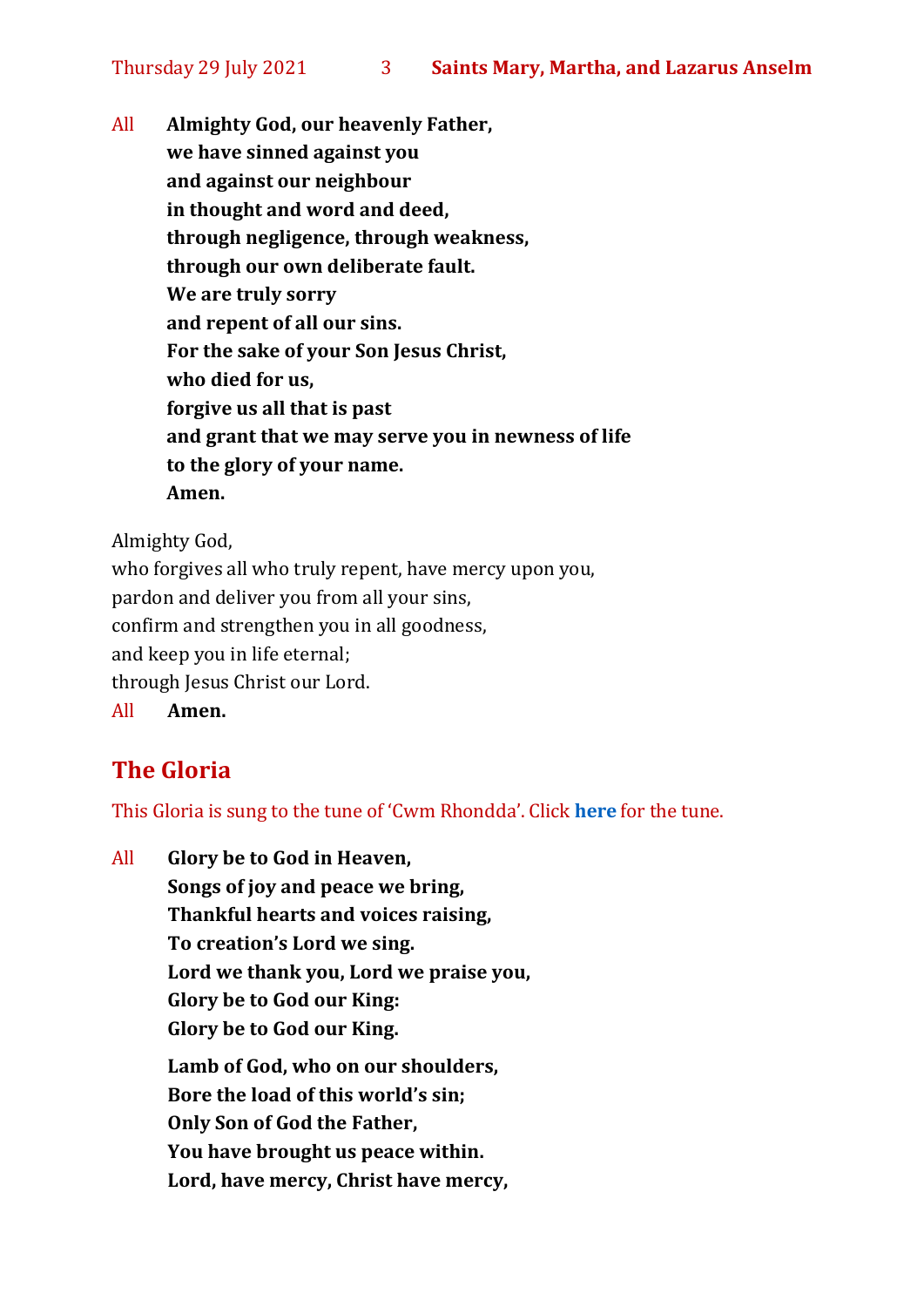**Now your glorious reign begin: Now your glorious reign begin.**

**You O Son of God are Holy, You we praise with one accord. None in heav'n or earth is like you, Only you are Christ the Lord. With the Father and the Spirit, Ever worshipped and adored: Ever worshipped and adored.**

#### **The Collect for Saints Mary, Martha, and Lazarus**

God our Father, whose Son enjoyed the love of his friends, Mary, Martha and Lazarus, in learning, argument and hospitality: may we so rejoice in your love that the world may come to know the depths of your wisdom, the wonder of your compassion, and your power to bring life out of death; through the merits of Jesus Christ, our friend and brother, who is alive and reigns with you, in the unity of the Holy Spirit, one God, now and for ever. All **Amen.**

#### **First reading**

A reading from the book of the Prophet Isaiah

On this mountain the Lord of hosts will make for all peoples a feast of rich food, a feast of well-aged wines, of rich food filled with marrow, of well-aged wines strained clear. And he will destroy on this mountain the shroud that is cast over all peoples, the sheet that is spread over all nations; he will swallow up death forever. Then the Lord God will wipe away the tears from all faces, and the disgrace of his people he will take away from all the earth, for the Lord has spoken. It will be said on that day, Lo, this is our God; we have waited for him, so that he might save us. This is the Lord for whom we have waited; let us be glad and rejoice in his salvation. *Isaiah 25:6–9*

This is the Word of the Lord

All **Thanks be to God.**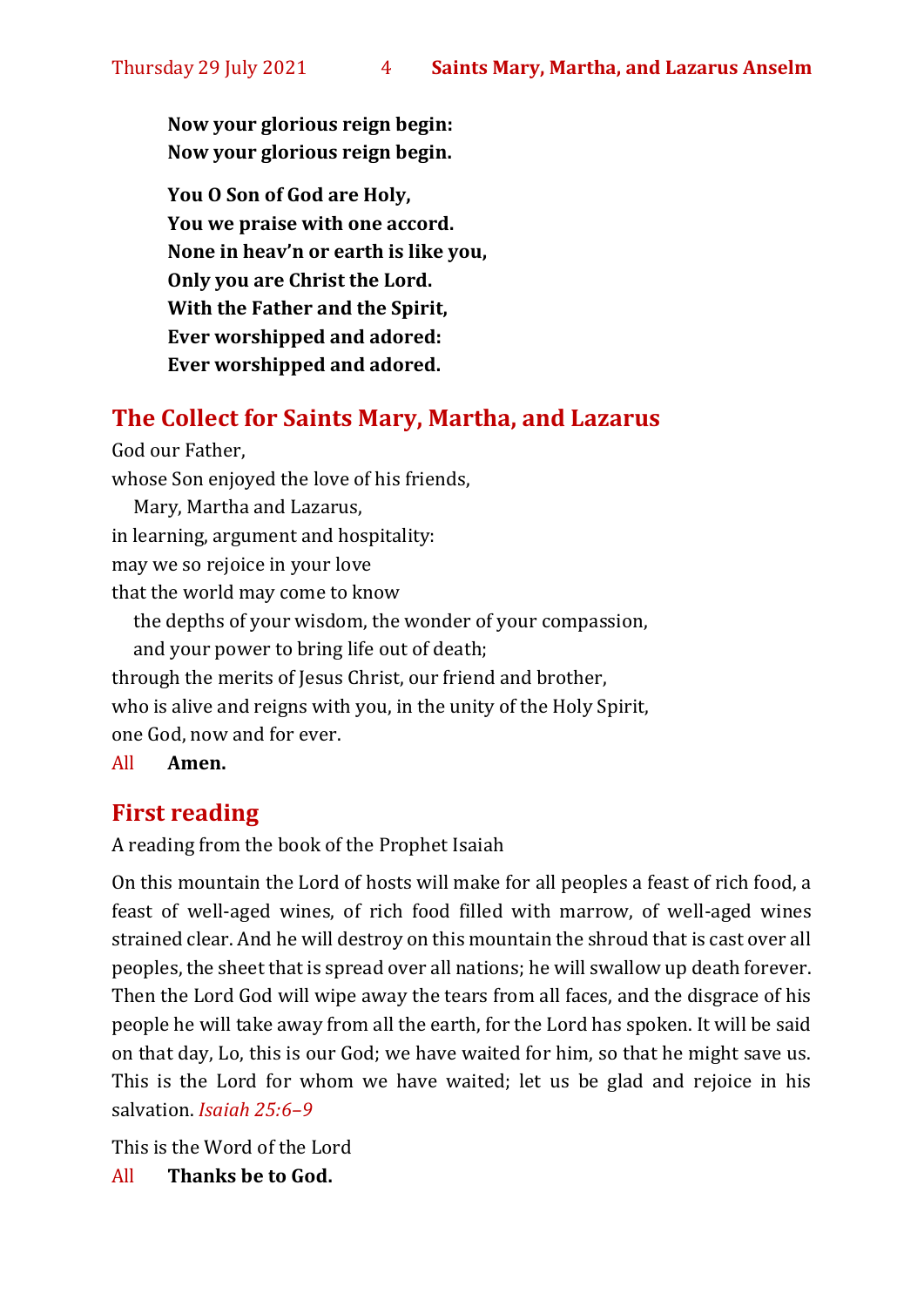#### **Second reading**

A reading from the Letter to the Hebrews

It was fitting that God, for whom and through whom all things exist, in bringing many children to glory, should make the pioneer of their salvation perfect through sufferings. For the one who sanctifies and those who are sanctified all have one Father. For this reason Jesus is not ashamed to call them brothers and sisters, saying, 'I will proclaim your name to my brothers and sisters, in the midst of the congregation I will praise you.' And again, 'I will put my trust in him.' And again, 'Here am I and the children whom God has given me.;

Since, therefore, the children share flesh and blood, he himself likewise shared the same things, so that through death he might destroy the one who has the power of death, that is, the devil, and free those who all their lives were held in slavery by the fear of death. *Hebrews 2:10–15*

This is the Word of the Lord All **Thanks be to God.**

HYMN 2 **[Amazing grace](https://www.youtube.com/watch?v=CDdvReNKKuk)** (please click on this link to hear the hymn)

### **Gospel reading**

Hear the Gospel of our Lord Jesus Christ according to Luke

#### All **Glory to you O Lord.**

Six days before the Passover, Jesus came to Bethany, the home of Lazarus, whom he had raised from the dead. There they gave a dinner for him. Martha served, and Lazarus was one of those at the table with him. Mary took a pound of costly perfume made of pure nard, anointed Jesus' feet, and wiped them with her hair. The house was filled with the fragrance of the perfume.

Judas Iscariot, one of his disciples (the one who was about to betray him), said, 'Why was this perfume not sold for three hundred denarii and the money given to the poor?' (He said this not because he cared about the poor, but because he was a thief; he kept the common purse and used to steal what was put into it). Jesus said, 'Leave her alone. She bought it so that she might keep it for the day of my burial. You always have the poor with you, but you do not always have me.' *John 12:1–8*

This is the Gospel of the Lord

All **Praise to you O Christ.**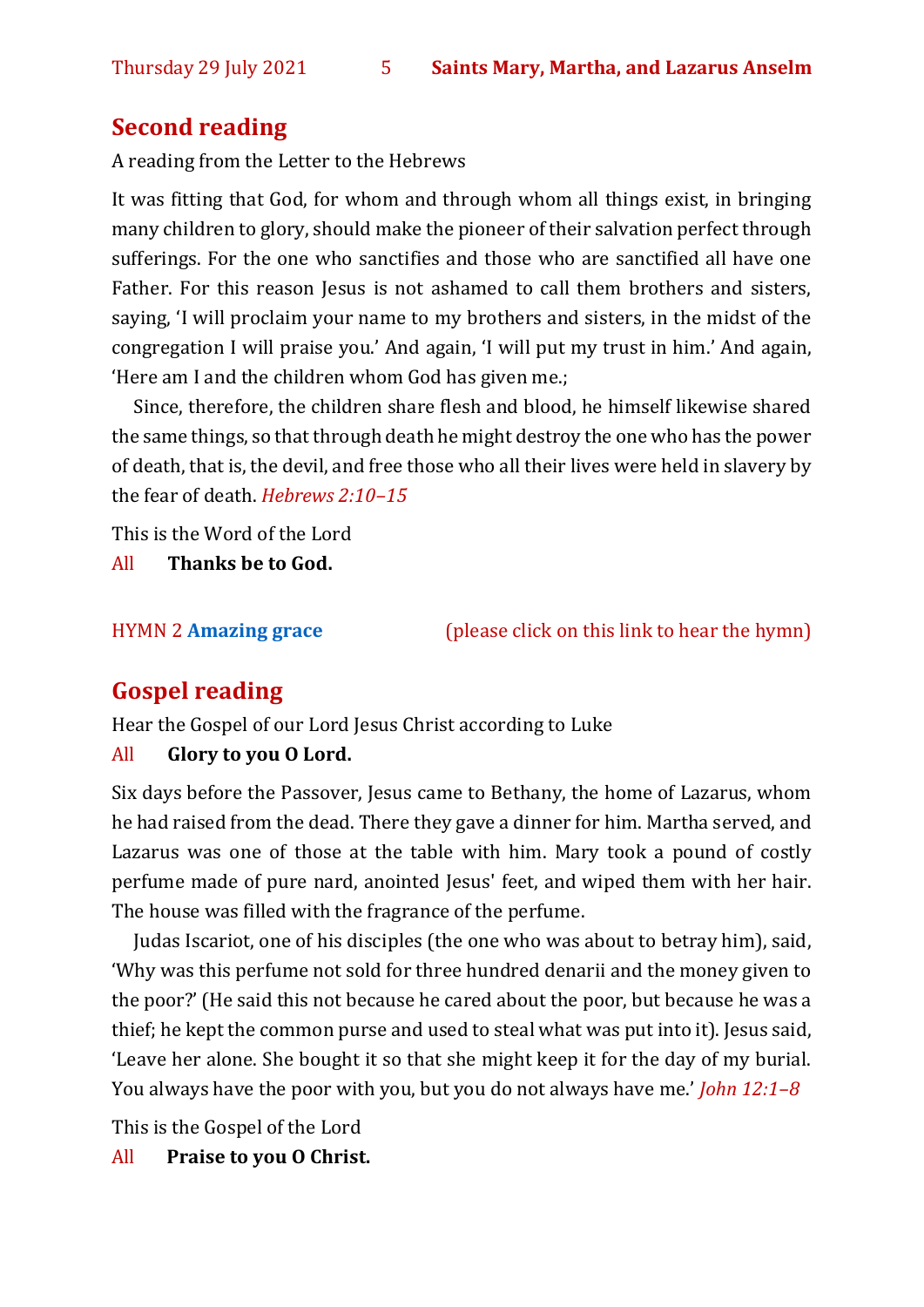#### **Sermon**

In the name of the Father and of the Son and of the Holy Spirit. Amen

Which biblical story springs to mind when you think about Mary, Martha and Lazarus? I wonder if it's the one from John 12 which we read today on their feast day? Or is it perhaps the story of Lazarus being brought back to life after his death? Alternatively, do you think of the story of Mary sitting at the feet of Jesus and listening to him teaching while Martha does all the work? It is of course Mary who is commended.

Those narratives all seem to be more familiar than this one. This story is placed after the raising of Lazarus, as this miracle or 'sign' as John calls them is mentioned at the beginning. We may also notice that it is again Martha who is serving dinner.

Mary, Martha and Lazarus are friends of Jesus. In fact, we might even say they are close friends of Jesus. From what I've mentioned above it is clear that Jesus spent a fair amount time with them. He valued their friendship and support, and they valued his friendship and the time he spent with them.

I should also say that this story has direct parallels in Luke's Gospel, but in that instance it's a 'sinful' woman who anoints Jesus, and Pharisees who complain.

So, why does John place this incident here and why is it Mary who does the anointing? Well, inevitably there's no one single answer to those questions, but here are a few thoughts.

Mary, and no doubt Martha too, have both experienced the incredible sight of their brother Lazarus rising from the dead and walking out of the tomb. Just imagine their astonishment and their joy. They went from the depths of grief and despair to the heights of relief and happiness. Doesn't that justify the extravagance of Mary's gift? A physical sign of her gratitude and thankfulness.

Mary and Martha had also experienced the great disappointment and probably confusion of Jesus not arriving in time to save Lazarus before he died. It seems that Jesus deliberately didn't respond straightaway. That must have been incredibly hurtful—incomprehensible even. We very rarely see Jesus appearing to behave in an uncaring or even callous way; this delay in attending Lazarus' sick bed is perhaps one of them. However, and of course, there is a deeper motive behind what happens in that story one of which is to demonstrate the power and glory of God as incarnated in Christ.

So, back to today's reading what can we as followers of Christ take from it? Well, I wonder how we display our gratitude to Jesus? How often do we even say 'Thank you, Lord' let alone 'do' 'Thank you, Lord' as I have suggested Mary does here? What extravagant and perhaps even wasteful signs of our love and thanksgiving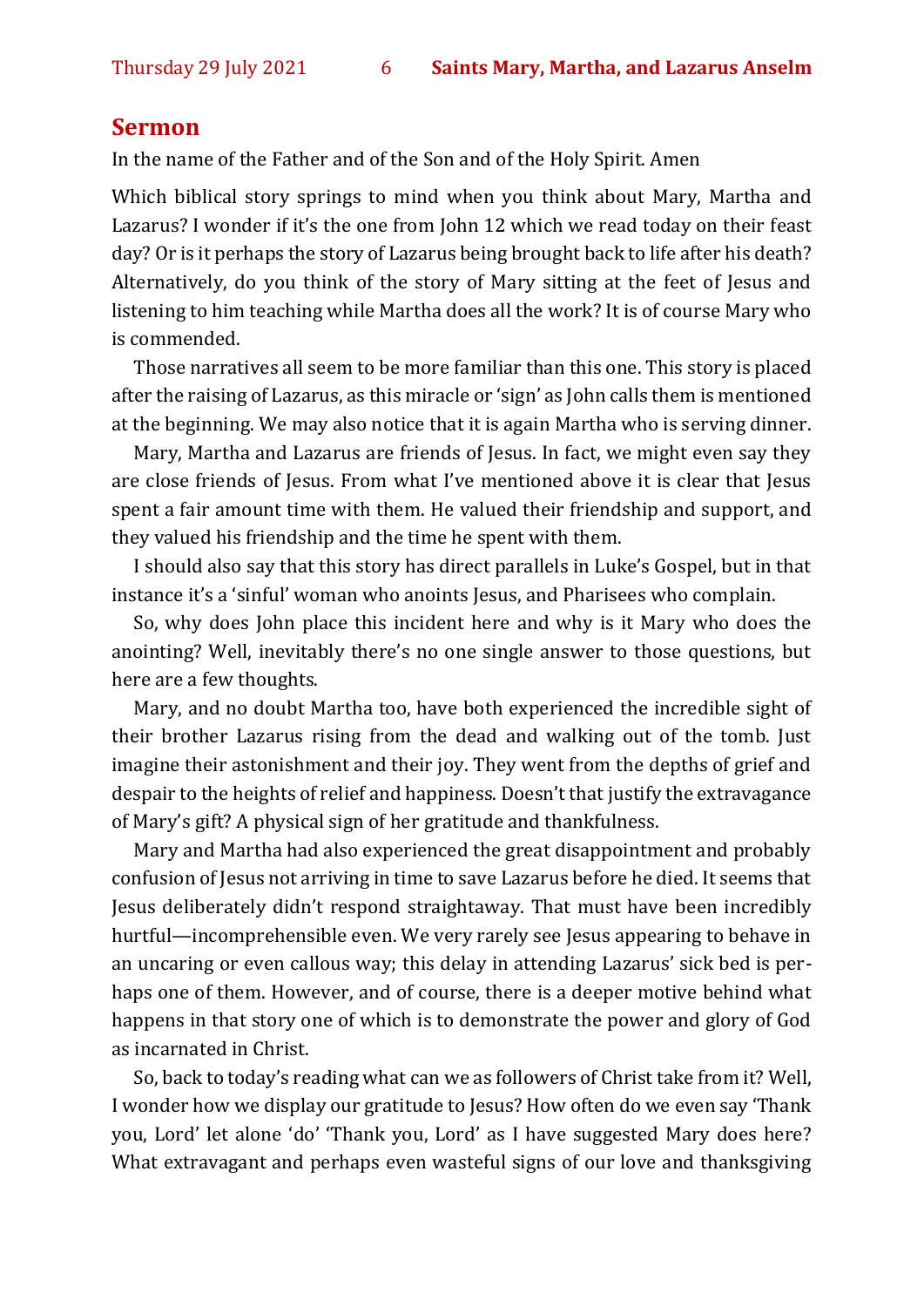do we offer to our Lord and Saviour? We note with interest that although the perfume Mary uses is expensive, she is once again commended by Jesus, and also defended from the mean-spirited comments of Judas.

If we put ourselves into this story, who would we be? The one who offers an extravagant gift or the one who complains about wasting money that could be better spent elsewhere? I suppose I'm encouraging us all to consider what does Jesus deserve from us?

You could respond that we haven't seen such spectacular signs and miracles as Mary and Martha have, and we haven't experienced the resurrection power of Jesus like Lazarus, so how can we share in Mary's sense of overwhelming gratitude and love. Well, isn't it possible that all the elements of the Mary, Martha and Lazarus narrative, point to the greatest and most astonishing miracle or sign of all? The resurrection of Christ. In fact, Jesus himself alludes to the day of his burial in this Gospel. The resurrection is the most important event in human history, and it's the event that changed the whole world. It is the supreme demonstration of the reality of the power and glory of God, not just to raise Jesus to life, but to raise all humankind to life eternal. That is something worth celebrating, giving thanks for and being extravagant about. It is an objective truth that Jesus died and rose again, and that is the foundation of our Christian hope.

Mary, Martha and Lazarus had no idea of the cosmic and eternal significance of Jesus. They did have an inkling of his God-given authority and insight, but they didn't know what we know. Not at the time this Gospel is describing anyway. And yet, Mary still makes her extravagant gesture. We celebrate and praise what we know of Jesus just as Mary did.

It's also worth noting that while Mary was anointing Jesus, Martha and Lazarus were going about the everyday things of life. Serving and eating a meal with friends.

This is one of the wonders of the Christian life. In the midst of our everyday and very familiar routines, we know that Christ is with us. The Holy Spirit is empowering us and prompting us to acts of service and praise. What do you praise our Lord for today? Amen

#### **The Creed**

Do you believe and trust in God the Father, the source of all being and life, the one for whom we exist? All **We believe and trust in him.**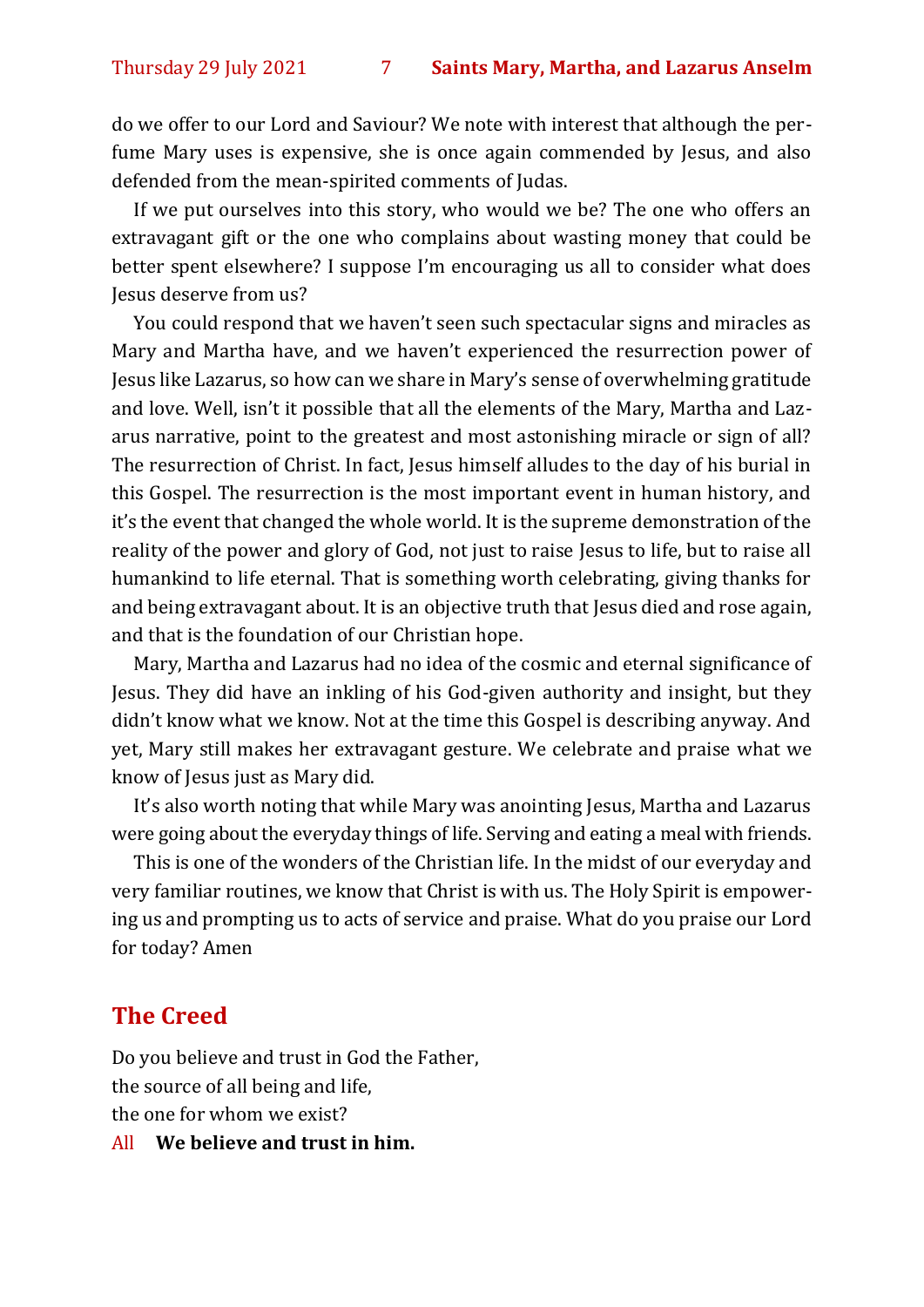Do you believe and trust in God the Son, who took our human nature, died for us and rose again?

#### All **We believe and trust in him.**

Do you believe and trust in God the Holy Spirit, who gives life to the people of God and makes Christ known in the world?

#### All **We believe and trust in him.**

This is the faith of the Church.

All **This is our faith. We believe and trust in one God, Father, Son and Holy Spirit. Amen.**

#### **Prayers of intercession**

Let us pray;

Father, we thank you for the examples of Mary, Martha and Lazarus, companions of our Lord. May we like them spend time with him, listen to his teaching and remain faithful to his call. Empower us by the gift of your holy and life-giving Spirit. Lord, hear us.

#### All **Lord, graciously hear us**.

Father, we pray for our persecuted sisters and brothers across the world. We pray for Christians for whom walking the way of Christ leads to harassment, imprisonment or death.

Lord, hear us.

#### All **Lord, graciously hear us**.

We pray for the church in this place. For David, our Bishop; for Mark, Bishop of Middleton; and Mark, Bishop of Bolton. We pray for their leadership in this Diocese. We pray for the vision for Mission Communities, and for parishes to work more closely together.

Lord, hear us.

#### All **Lord, graciously hear us**.

We pray for your healing touch on those who are sick in body, mind or spirit. Lord, hear us.

#### All **Lord, graciously hear us**.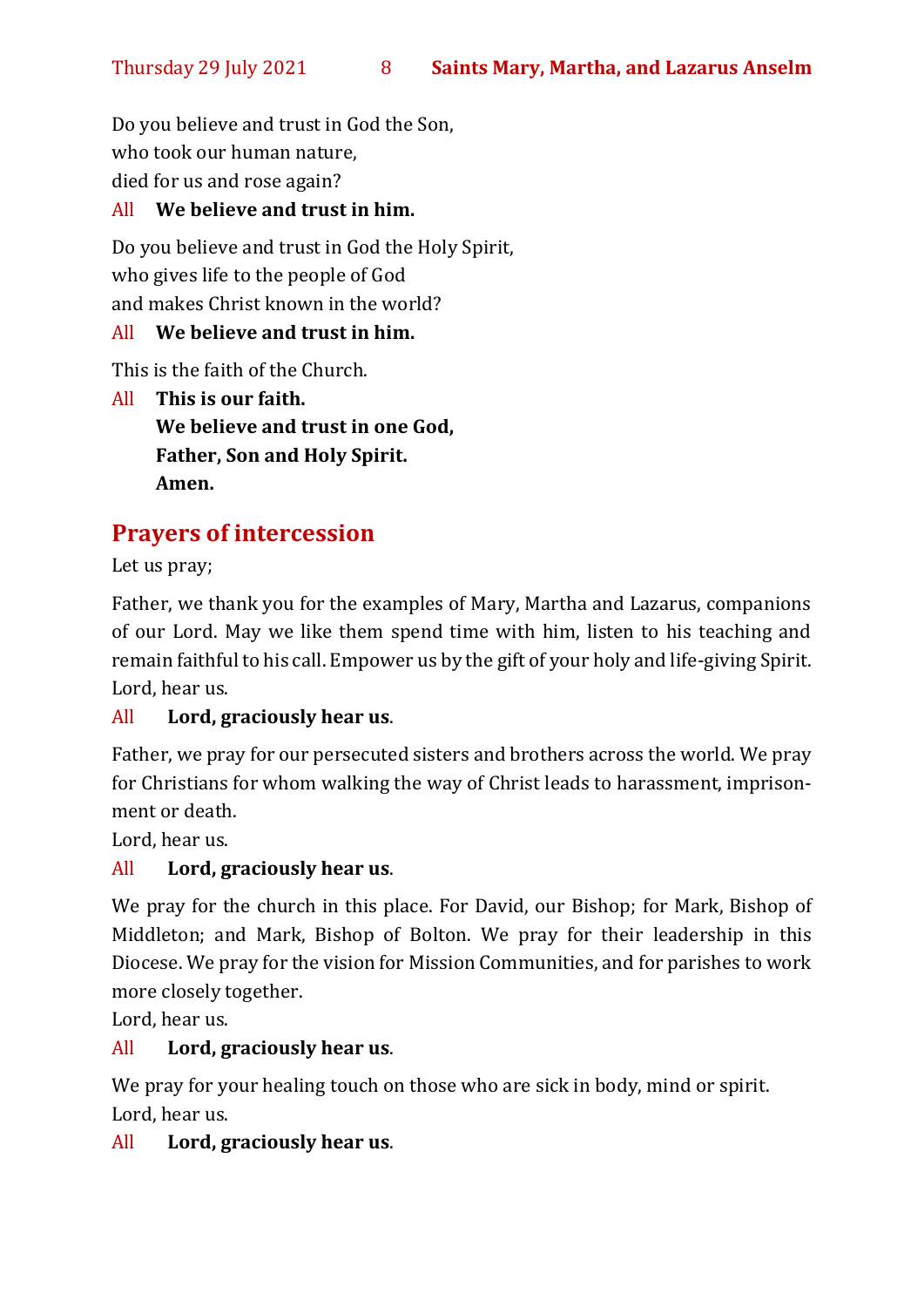Remember in your mercy those who have gone before us into your closer presence. May they rest in peace, and rise in glory. Lord, hear us.

All **Lord, graciously hear us**.

Merciful Father,

All **accept these prayers for the sake of your Son, our Saviour Jesus Christ. Amen.**

#### **The peace**

Unto us a child is born, unto us a son is given, and his name shall be called the Prince of Peace.

The peace of the Lord be always with you,

All **And also with you.**

HYMN 3 **[As the deer pants](https://youtu.be/peZudXt9faU)** (please click on this link to hear the hymn)

The liturgy of the Communion Service appears below

# The Dismissal

May Christ who makes saints of sinners, who has transformed those we remember today, raise and strengthen you that you may transform the world; and the blessing of God the Almighty: Father, Son, and Holy Spirit, be with you now and remain with you always. All **Amen.**

HYMN 4 **[Be still](https://youtu.be/OOXj-ZE_2Zo)** (please click on this link to hear the hymn)

Go in peace to love and serve the Lord.

All **In the name of Christ. Amen.**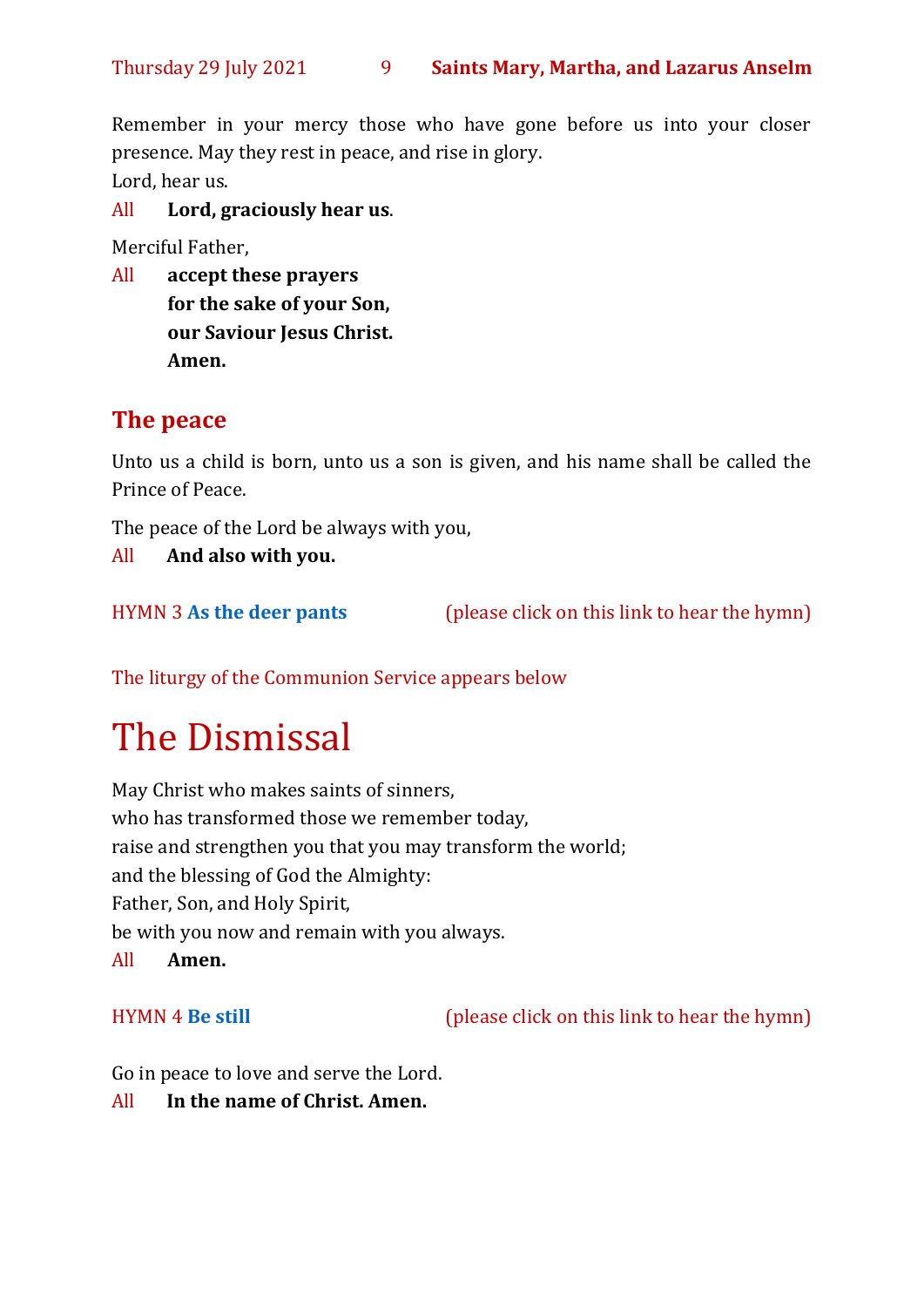# The Liturgy of the Sacrament

#### Eucharistic Prayer (prayer E)

The Lord be with you

#### All **and also with you.**

Lift up your hearts.

#### All **We lift them to the Lord.**

Let us give thanks to the Lord our God.

#### All **It is right to give thanks and praise.**

It is indeed right, our duty and our joy, always and everywhere to give you thanks, holy Father, almighty and eternal God, through Jesus Christ our Lord. And now we give thanks, most gracious God, surrounded by a great cloud of witnesses and glorified in the assembly of your saints. The glorious company of apostles praise you. The noble fellowship of prophets praise you. The white-robed army of martyrs praise you. We, your holy Church, acclaim you. In communion with angels and archangels, and with all who served you on earth and worship you now in heaven, we raise our voice to proclaim your glory, for ever praising you and saying:

All **Holy, holy, holy Lord, God of power and might, heaven and earth are full of your glory. Hosanna in the highest. Blessed is he who comes in the name of the Lord. Hosanna in the highest.**

We praise and bless you, loving Father, through Jesus Christ, our Lord; and as we obey his command, send your Holy Spirit, that broken bread and wine outpoured may be for us the body and blood of your dear Son.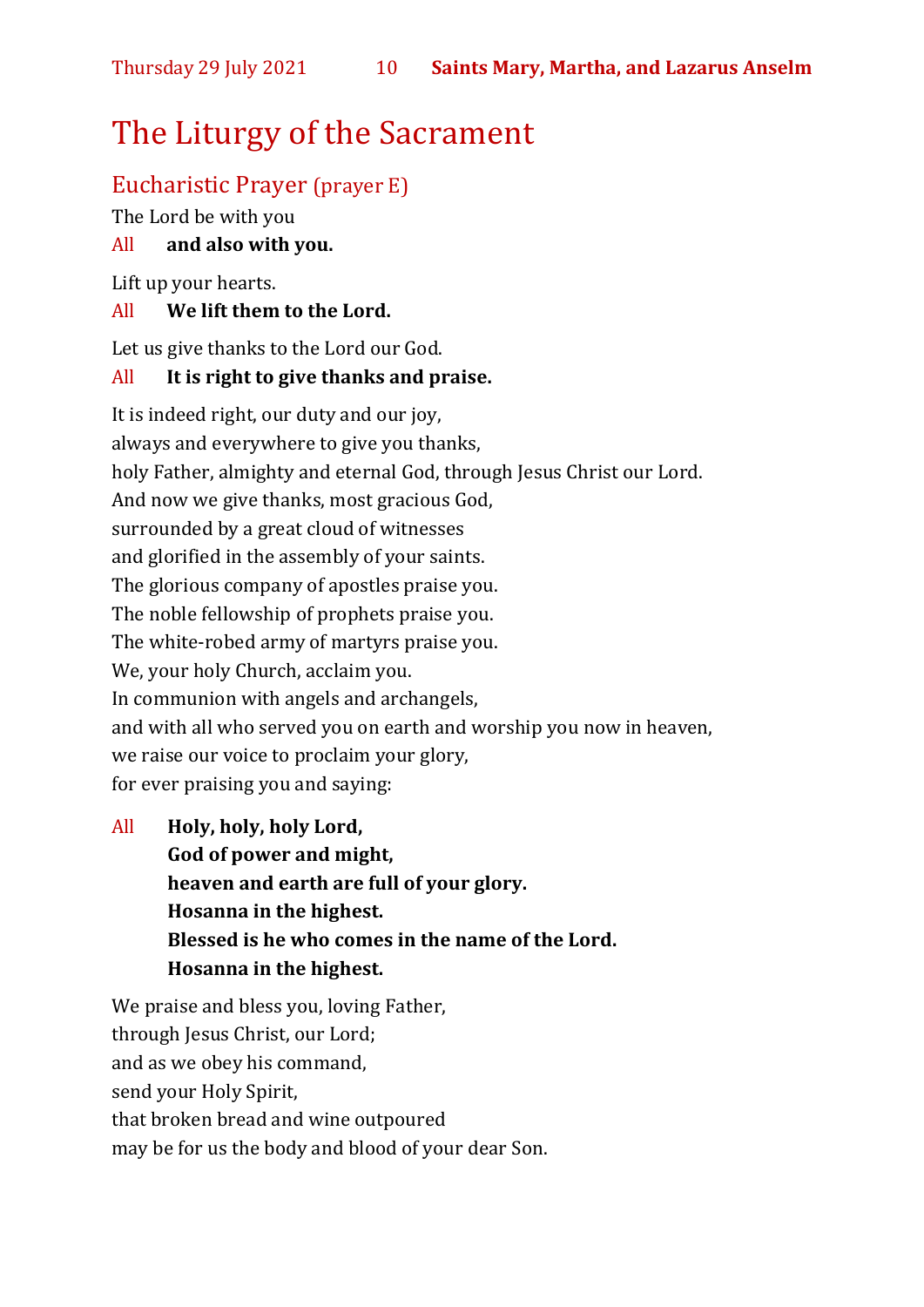On the night before he died he had supper with his friends and, taking bread, he praised you. He broke the bread, gave it to them and said: Take, eat; this is my body which is given for you; do this in remembrance of me.

When supper was ended he took the cup of wine. Again he praised you, gave it to them and said: Drink this, all of you; this is my blood of the new covenant, which is shed for you and for many for the forgiveness of sins. Do this, as often as you drink it, in remembrance of me.

So, Father, we remember all that Jesus did, in him we plead with confidence his sacrifice made once for all upon the cross.

Bringing before you the bread of life and cup of salvation, we proclaim his death and resurrection until he comes in glory.

Great is the mystery of faith:

All **Christ has died. Christ is risen. Christ will come again.**

Lord of all life, help us to work together for that day when your kingdom comes and justice and mercy will be seen in all the earth.

Look with favour on your people, gather us in your loving arms and bring us with Mary, Martha, and Lazarus, and all the saints to feast at your table in heaven.

Through Christ, and with Christ, and in Christ, in the unity of the Holy Spirit, all honour and glory are yours, O loving Father, for ever and ever.

All **Amen.**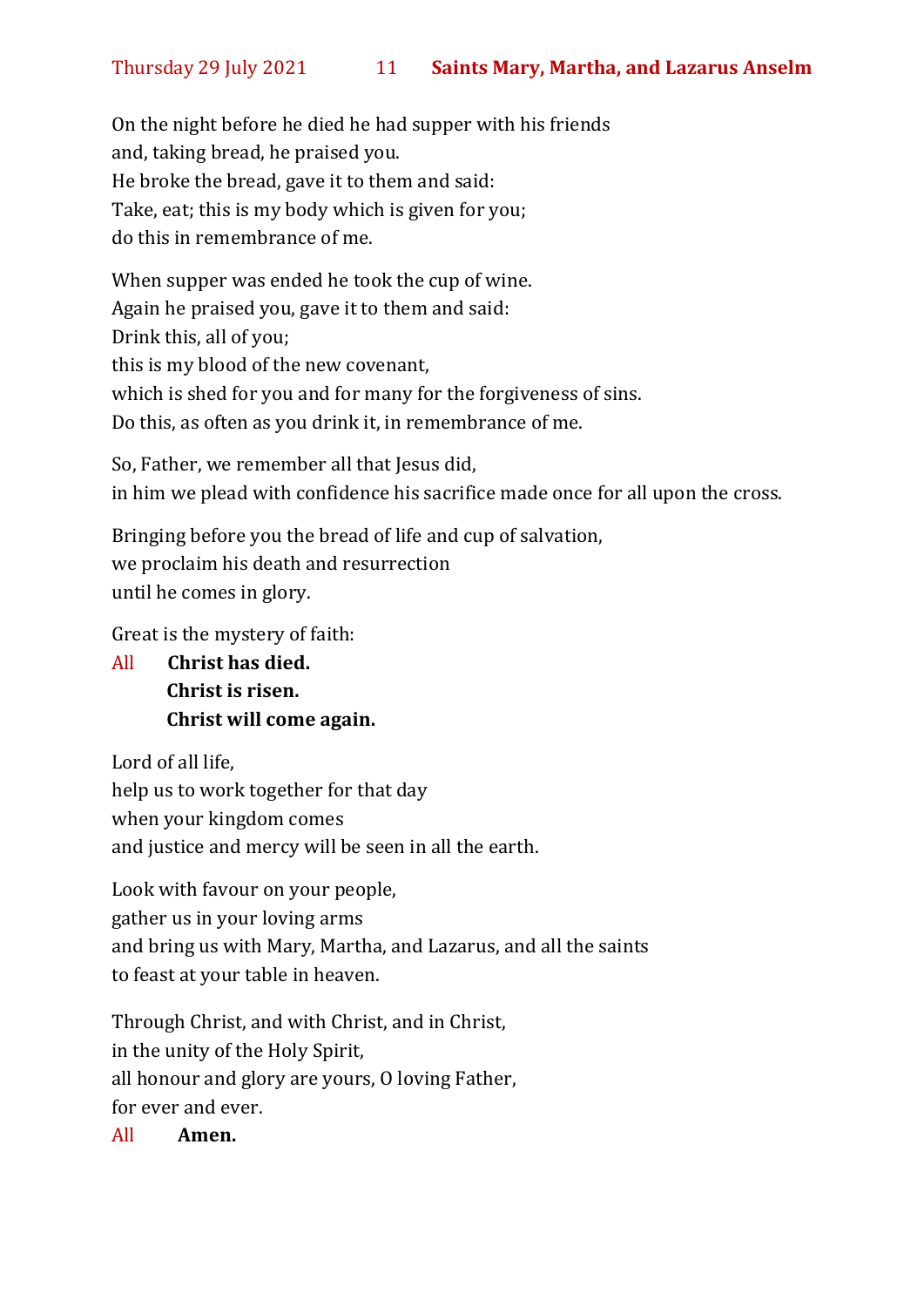#### The Lord's Prayer

As our Saviour taught us, so we pray

All **Our Father in heaven, hallowed be your name, your kingdom come, your will be done, on earth as in heaven. Give us today our daily bread. Forgive us our sins as we forgive those who sin against us. Lead us not into temptation but deliver us from evil. For the kingdom, the power,** 

**and the glory are yours now and for ever. Amen.**

#### Breaking of the Bread

We break this bread to share in the body of Christ.

- All **Though we are many, we are one body, because we all share in one bread.**
- All **Lamb of God,**

**you take away the sin of the world, have mercy on us.**

**Lamb of God, you take away the sin of the world, have mercy on us.**

**Lamb of God, you take away the sin of the world, grant us peace.**

Draw near with faith. Receive the body of our Lord Jesus Christ which he gave for you, and his blood which he shed for you. Eat and drink in remembrance that he died for you, and feed on him in your hearts by faith with thanksgiving.